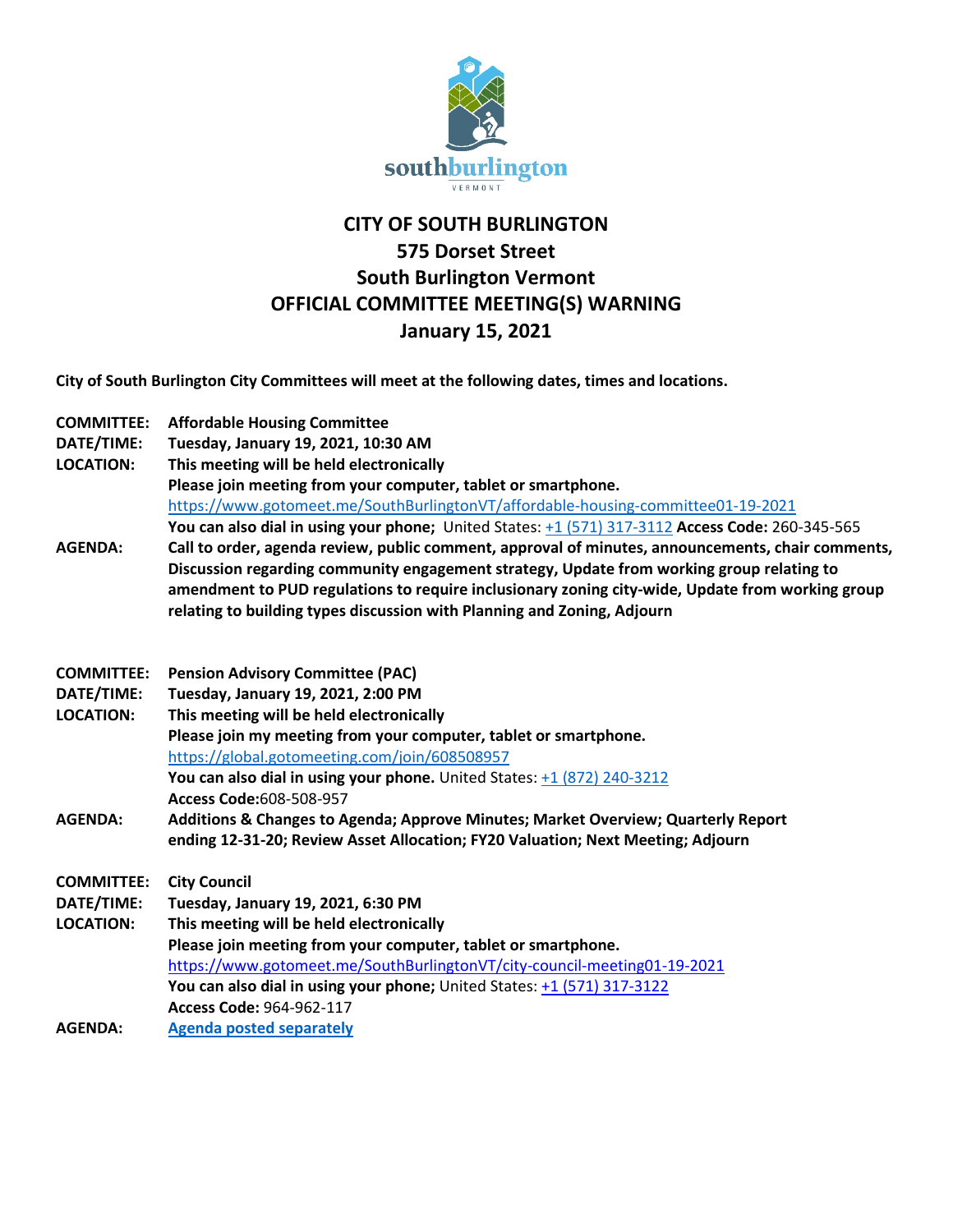**COMMITTEE: Steering Committee (joint meeting of the City Council and School Board)**

**DATE/TIME: Wednesday, January 20, 2021, 6:00 PM**

- **LOCATION: This meeting will be held electronically Please join meeting from your computer, tablet or smartphone.**  <https://www.gotomeet.me/SouthBurlingtonVT/steering-committee-1-20-21> You can also dial in using your phone. United States: [+1 \(669\) 224-3412](tel:+16692243412,,237187333) **Access Code:** 237-187-333
- **AGENDA: Agenda Review: Additions, deletions or changes in order of agenda items. Approval November 9, 2020 Steering Committee Meeting minutes, City/School Budget Presentations, Legislative Update, Update on 180 Market Street/Public Library and City Hall completion, Other items to come before the Committee. Adjourn.**
- **COMMITTEE: Energy Committee**
- **DATE/TIME: Wednesday, January 20, 2021**
- **LOCATION: This meeting will be held electronically. You may join meeting from your computer, tablet or smartphone:**

<https://us02web.zoom.us/j/87382975608?pwd=SEtqU0Q2UkNmMm5rbW0zMmxYTG1hQT09> Meeting ID: 873 8297 5608 Passcode: 694991

**You can also dial in using your phone.** United States: +1-301-715-8592

**Meeting:** 87382975608

**Access Code:** 694991

- **AGENDA: Agenda Review, select scribe; Comments and questions from the public not related to the agenda; Approve draft minutes from Jan 6; Update from Linda regarding the status (and any other related details of interest) of the search for a new city manager; Update on solar-ready requirements for commercial buildings - presentation to PC; Presentation from VGS on decarbonization projects planned for 2021; Update from Keith on his and Paul Conner's conversation with Erik Krauss re: Hartford, VT's CAP; Discussion of Hartford, VTs CAP - review tasks in their RFP in light of their applicability to South Burlington's CAP development; Update on discussions with Paul Conner regarding CAP (climate action plan) and collaboration with CCRPC; Discussion of the opportunity to work with interns from WPI on the CAP; Next steps on energy data; Updates on ongoing Actions/Projects Adjourn.**
- **COMMITTEE: Development Review Board Meeting**
- **DATE/TIME: Wednesday, January 20, 2021, 7:00 PM**

**LOCATION: This meeting will be held fully electronically Interactive Online Meeting (audio & video):** <https://www.gotomeet.me/SBCity/drb-2021-01-20> **Audio only:** Phone Number: (872) 240-3212 Meeting Access Code: 660-936-981

- **AGENDA: [Agenda Posted Separately](http://sbvt-records.info/WebLink/ElectronicFile.aspx?docid=208531&dbid=0&repo=sburl)**
- **COMMITTEE: Library Nomination & Governance Meeting**

## **DATE/TIME: Thursday, January 21, 2021, 4:30 PM**

- **LOCATION: This meeting is virtual.** Join Zoom Meeting virtually online or by phone. <https://us02web.zoom.us/j/89712348366?pwd=RmFSZ0k0ajg1TlR2ZnVENzE3Wm9sQT09> Meeting ID: 897 1234 8366 Passcode: 231580 +13017158592US (Washington D.C) +13126266799US (Chicago) **AGENDA: [Agenda posted separately.](http://sbvt-records.info/WebLink/ElectronicFile.aspx?docid=208582&dbid=0&repo=sburl)**
- 

**COMMITTEE: City Manager Search Committee (The work of this committee will be done in executive session) DATE/TIME: Thursday, January 21, 2021, 5:00 PM LOCATION: This meeting will be held electronically**